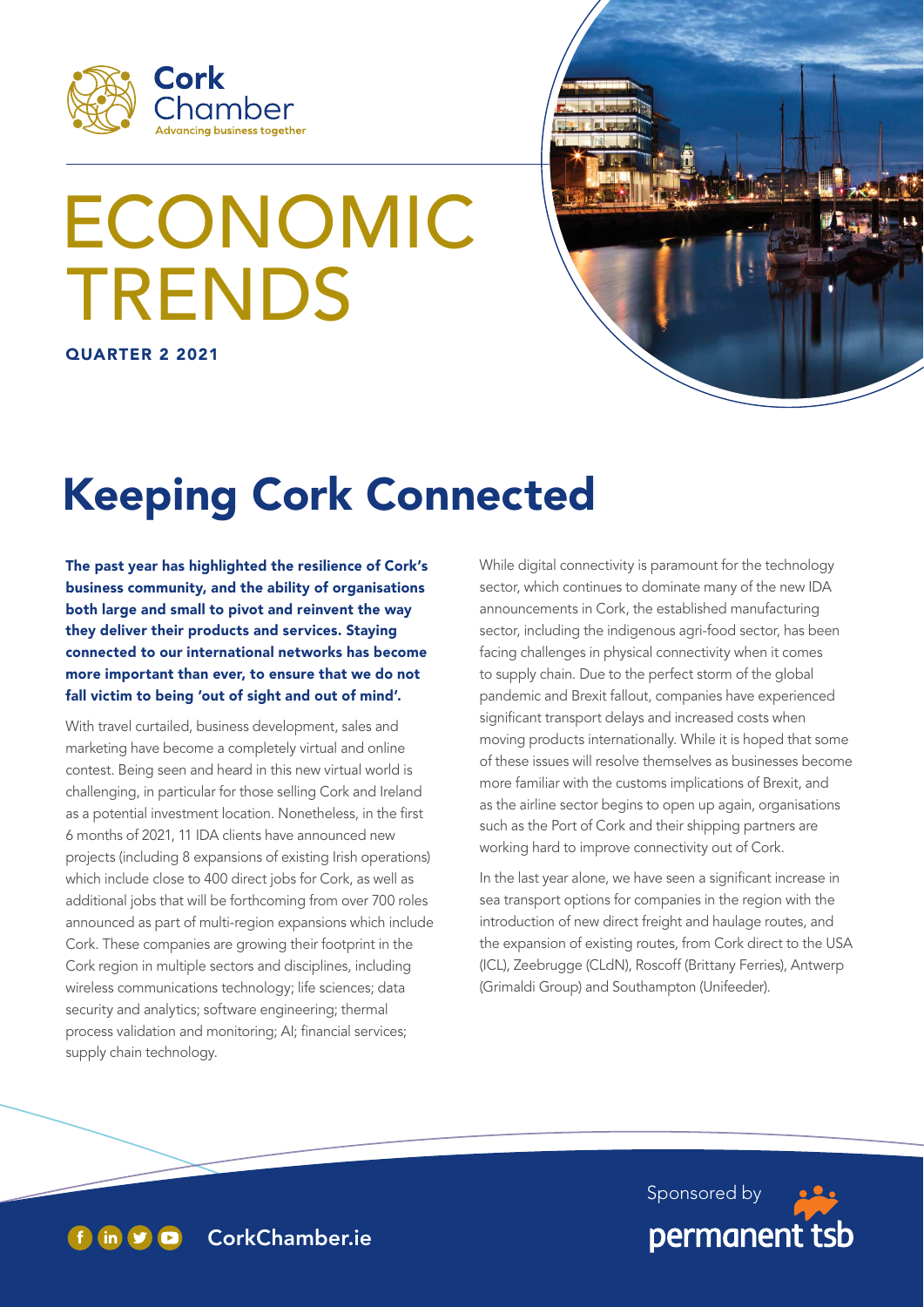## SURVEY RESULTS

In the latest Cork Chamber Economic Trends Survey, Cork Chamber reports on the business outlook for the third quarter of 2021 and the year ahead, and member experiences of the most recent business quarter, Q2 2021. The survey reports on business experiences, the overall operating landscape and the business priorities ahead of Budget 2022. While evolving in the final weeks due to the emerging news and rising case numbers of the Covid Delta variant and the subsequent announcement postponing the reopening of indoor hospitality, this had been a period of relative stability with considerable progress in the delivery and uptake of vaccines. The survey itself was conducted over the final two weeks of June, with the government announcement coming in the very final days of the survey period.

Enhancing the public realm to create locations for communities to engage and maximise facilities on the river.

> Niall Kenny AB Sales

> > 99

Insurance for business, specifically public liability and Tour Agent insurance is very difficult to get in Ireland. This is very worrying.

> Máire Ní Mhurchú, Activity Days Ireland Ltd

#### BUDGET 2022

#### TOP 3 BUDGET PRIORITY AREAS

- 1. Infrastructural investment, and housing stimulus (JOINTLY NUMBER ONE)
- 2. Pandemic business recovery supports
- 3. Education and skills investment

Closely followed by health investment, employment measures and tax reform. Other priorities from a number of respondents included action to address the climate crisis and the importance of measures to tackle Ireland's greenhouse gas (GHG) emissions, and a call for the significant increase of public investment to deliver social and affordable housing. The requirement to address CAT, CGT rates for entrepreneurs was also raised, noting the differential in Ireland's high rates compared to other EU countries.

#### SUPPORT FOR TARGETED AND TIME BOUND MEASURES TO STIMULATE THE CONSTRUCTION OF MORE URBAN ACCOMMODATION



To be achieved through measures such as a VAT reduction on construction materials.

In 2019, New Zealand Treasury introduced the Living Standards Framework (LSF) to capture what matters for New Zealanders' wellbeing, now and into the future.

The framework integrates planning about policy impacts on wellbeing, taking a long term perspective on people, places and generations. The LSF complements rather than replaces traditional economic tools such as GDP and aims to enhance, support and underpin comprehensive and robust policy development. In the latest trends survey, we asked members whether you would support the introduction of a similar framework for Ireland through a commitment to this in Budget 2022.



#### A flavour of members comments ahead of Budget 2022:

- **46** With the impact of covid19 and debt accrual for businesses closed by compulsory order of the businesses closed by compulsory order of the government, the introduction of further fiscal responsibilities is onerous and will have a serious responsibilities is onerous and will nave a serious<br>impact particularly in the recovery time frame. **??** Anne Marie McIlwraith, Just For Men, Manscaping Lounge
- **46 Housing, housing and housing the rental market is currently impossible in Cork and surrounds. This is** currently impossible in Cork and surrounds. This is making it incredibly difficult to attract foreign talent. **''** JP Kelly, Murphy Geospatial
- **46 Stimuli for commercial city center development to counteract the doughnut effect." (\*development** counteract the doughnut effect." (\*development where the city centre becomes empty, as businesses and people move to the outer edge of the city). **''** Patrick Leader, Leaders Menswear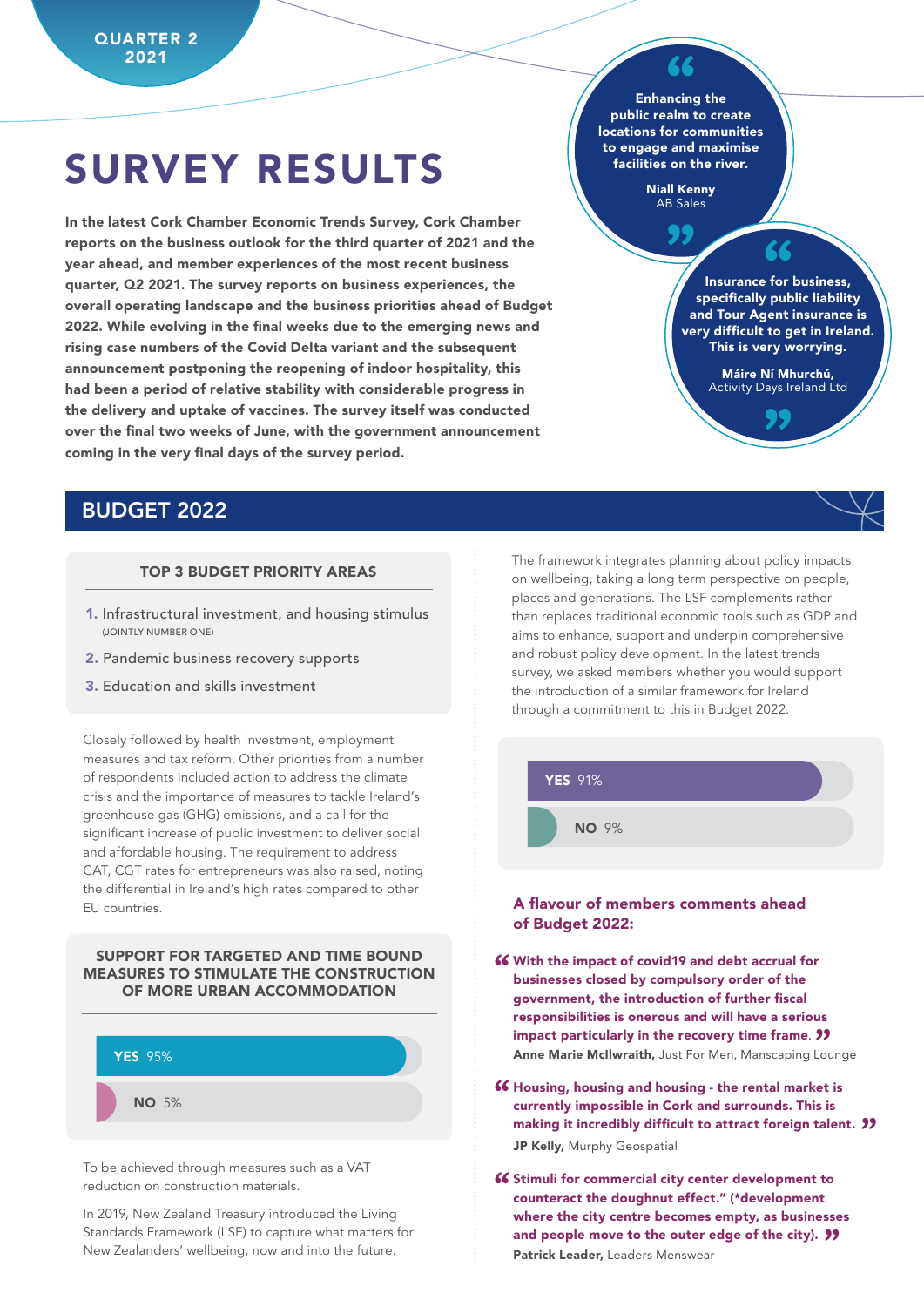#### BUSINESS CONFIDENCE

#### CONFIDENT 90%

NOT CONFIDENT 10%

The latest figures report 90% of respondents indicating business confidence. This is an increase on the previous quarter which showed 84% of businesses reporting confidence in Q1. A very encouraging trend and a significant improvement on the same quarter last year which saw confidence at 73%.



The latest survey shows that 65% of respondents expect an increase in turnover in the third quarter, with 52% anticipating an increase to net profits in the same period.

#### EMPLOYMENT OUTLOOK



The previous Q1 2021 quarter reported 43% of respondents expecting an increase to employee number over the 12 months ahead.





Of the 47% of responding businesses reporting current vacancies, 41% of these are reporting difficulty filling the open roles (i.e. remaining unfilled for greater than 3 months since the initial advertisement). These vacancies are primarily arising in IT, engineering and finance.



The latest findings show an increase in confidence levels in the Irish economy at 73%, up from 52% in the previous quarter.

#### TOP 3 **THREATS TO BUSINESS GROWTH**

- 1. COVID-19
- 2. Skills availability
- 3. Cost competitiveness & Changing consumer behaviour/reduced orders (JOINTLY NUMBER THREE)

As with previous quarters, Covid-19 ranks as the top threat to business growth. Other areas mentioned by respondents include the threat of another lockdown or a slowdown in the economic recovery, changing travel restrictions and its impact on employees, and concerns over accessing seed over accessing seed finance for start-ups and scale-ups.



The responding businesses represent a broad range of sectors: Life Sciences & Manufacturing (12%), Agriculture, Food & Drinks (3%); ICT & Digital Economy (8%), Tourism, Hospitality, Retail & Leisure (11%), Culture, Arts, Community & Media (6%), Built Environment (5%), Education & Training (9%), Services (including Financial) (36%), Health (2%), Transport, Energy & Maritime (8%).